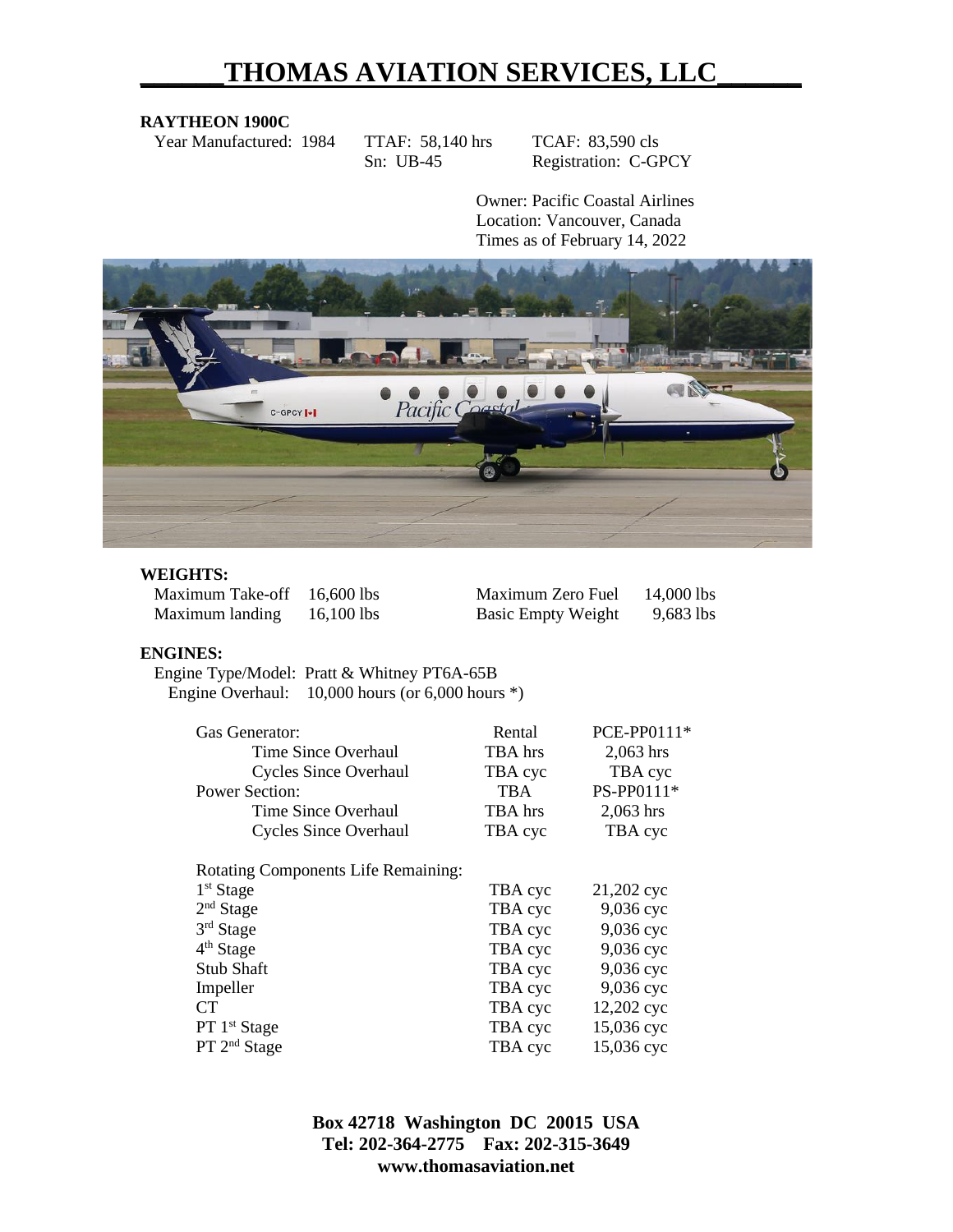#### **RAYTHEON 1900C**

| Year Manufactured: 1984 | <b>TTAF: 58,140 hrs</b> | TCAF: 83,590 cls     |
|-------------------------|-------------------------|----------------------|
|                         | $Sn: UB-45$             | Registration: C-GPCY |

# **PROPELLERS:**

Propeller Type/Model: Hartzell HC-B4MP-3A Overhaul: 3,300 hours or 120 months

|           |                 | TSO (hrs) | TR. | Due Date   |
|-----------|-----------------|-----------|-----|------------|
| LH        | <b>FWA-3219</b> | 3.251     | 49  | April 2029 |
| <b>RH</b> | <b>FWA-3922</b> | 2.777     | 523 | Nov 2028   |

# **LANDING GEAR:**

Overhaul: 10,000 cycles or 60 months

| LH MLG Assy 04260101IC<br>LH Drag Brace ARC92412-1 | Sn      | <b>CSO</b><br>1,505<br>7,045 | <b>CR</b><br>8,495<br>2.955 | Due Date<br>March 2026<br>September 2022 |
|----------------------------------------------------|---------|------------------------------|-----------------------------|------------------------------------------|
| RH MLG Assy ARC72824<br><b>RH</b> Drag Brace       | 54387   | 2,454<br>8,367               | 7,546<br>1,633              | February 2025<br>May 2022                |
| <b>NLG Assy</b><br>NLG Drag Brace PAA051402 7,492  | C0422-3 | 6,363                        | 3,637<br>2,508              | June 2023<br>October 2022                |

## **MAINTENANCE:**

| <u>Inspection</u>      | Interval   | Remain          |
|------------------------|------------|-----------------|
| 1 <sup>st</sup> Detail | 1,200 hr   | 807 hr          |
| 2 <sup>nd</sup> Detail | 1,200 hr   | 997 hr          |
| 3rd Detail             | 1,200 hr   | 1,177 hr        |
| 4 <sup>th</sup> Detail | 1,200 hr   | 177 hr          |
| 5 <sup>th</sup> Detail | 1,200 hr   | 431 hr          |
| 6 <sup>th</sup> Detail | 1,200 hr   | 618 hr          |
| Structural A           | 3,000 hr   | 1,684 hr        |
| Structural B           | 3,000 hr   | 1,684 hr        |
| Structural C           | 3,000 hr   | 1,684 hr        |
| Structural D 30,000 hr |            | 15,807 hr       |
| Structural D1          | $6,000$ hr | 4,684 hr        |
| Structural G           | $6,000$ hr | 1,916 hr        |
| Structural I           | 1,200 hr   | 604 hr          |
| 24 Mo Corr             | 24 mo      | $10 \text{ mo}$ |

# **INTERIOR:**

| 19 PTC 912 Seats | <b>Seat Back Trays</b> |
|------------------|------------------------|
|------------------|------------------------|

# **OTHER:**

| In Service Aircraft                 | $3rd$ (Standby) Attitude Indicator |
|-------------------------------------|------------------------------------|
| Brake De-Ice                        | <b>Yaw Dampener</b>                |
| Heads Up Tech Cabin Briefing System |                                    |

This aircraft is subject to prior sale or withdrawal from the market. The specifications are subject to verification upon inspection.